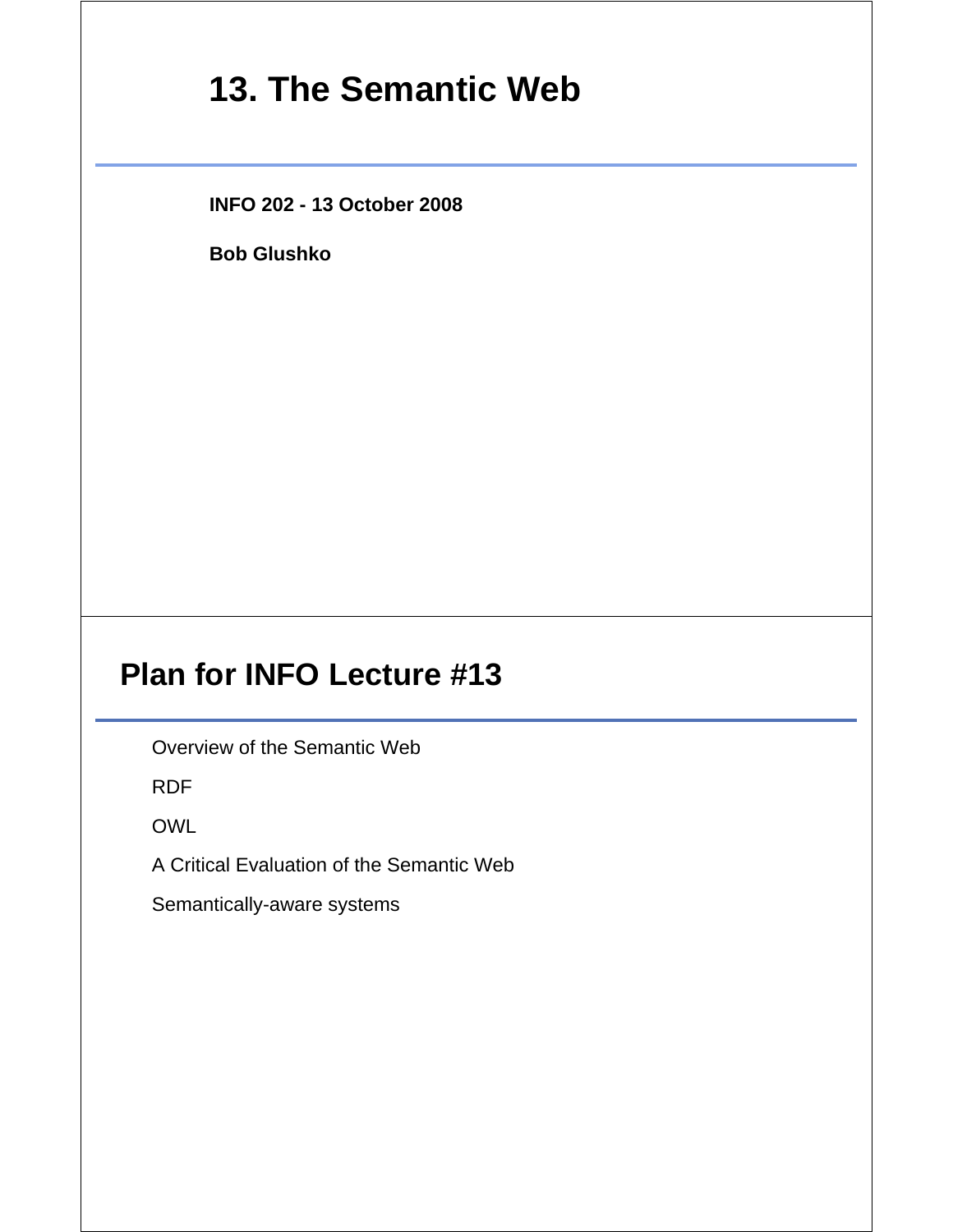# **The Metadata Questions - Reminder (from 17 September)**

What objects have metadata assigned to them?

What is the granularity of the object?

What metadata is being assigned?

What is the format of the metadata?

What standards for the metamodel or controlled vocabulary are being followed?

Who is assigning the metadata?

# **The Vision of the "Semantic Web"**

In a classic 2001 paper, Sir Tim Berners-Lee says:

The Web can reach its full potential only if it becomes a place where data can be shared and processed by automated tools as well as by people...

The Semantic Web will bring structure to the meaningful content of Web pages...

For the Web to scale, tomorrow's programs must be able to share and process data even when these programs have been designed totally independently.

Like the Internet, the Semantic Web will be as decentralized as possible... because central control is stifling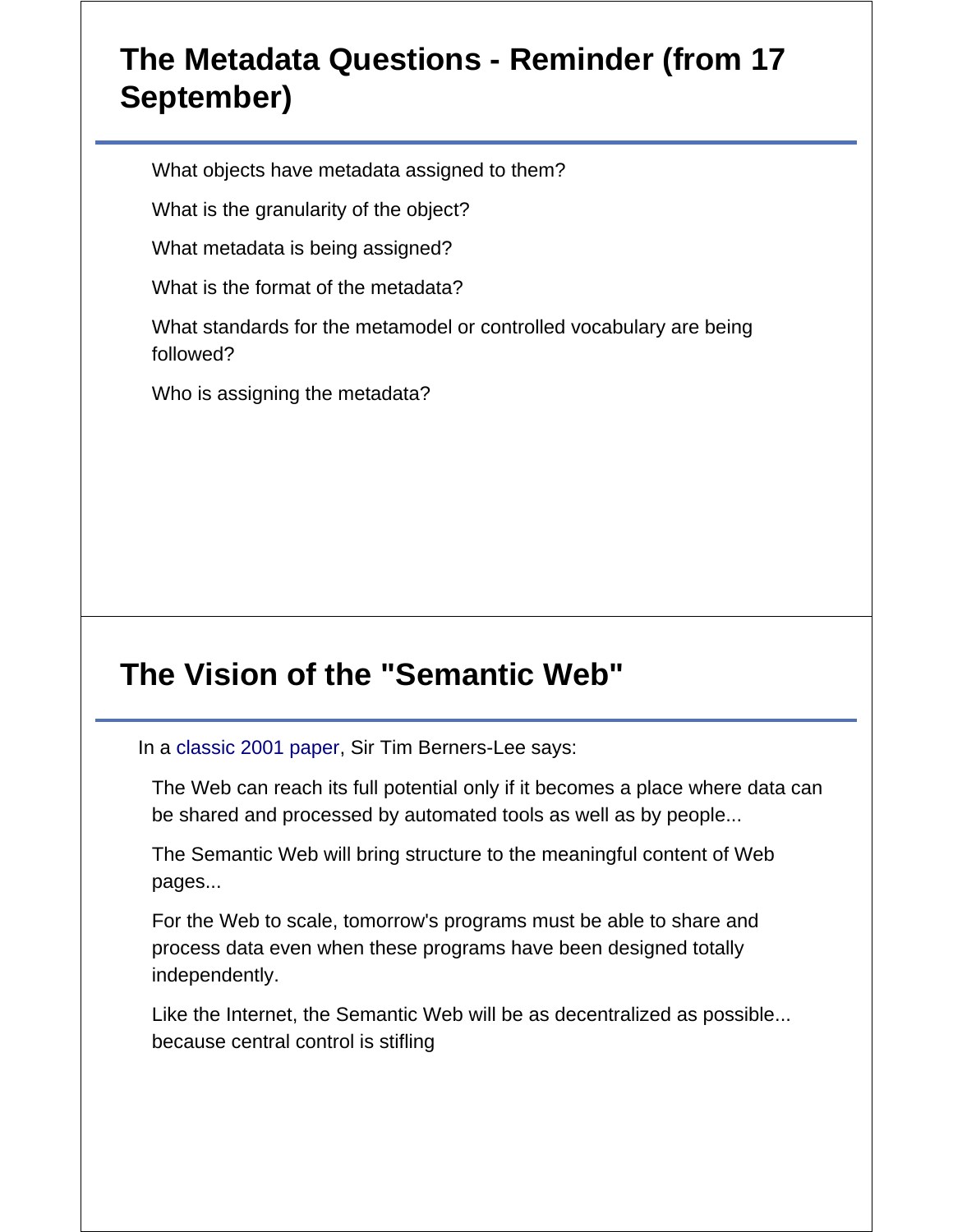# **The Semantic Web Scenario (2001 paper)**

"...Lucy instructed her Semantic Web agent through her handheld Web browser. The agent promptly retrieved information about Mom's prescribed treatment from the doctor's agent, looked up several lists of providers, and checked for the ones in-plan for Mom's insurance within a 20-mile radius of her home and with a rating of excellent or very good on trusted rating services.

... trying to find a match between available appointment times (supplied by the agents of individual providers through their Web sites) and Pete's and Lucy's busy schedules.

... the agent presented them with a plan. Pete didn't like it

He set his own agent to redo the search with stricter preferences about location and time. ... the new plan was presented: a much closer clinic and earlier times..."

#### **How Semantic Discovery (Supposedly) Works**

Many automated Web-based services exist without semantics, but other programs have no way to locate one that will perform a specific function

Service discovery can happen only when there is a common language to describe a service in a way that lets other agents "understand" the function offered and how to take advantage of it

Services and agents can advertise their function by depositing such descriptions in directories analogous to the Yellow Pages

Service discovery enables agents to delegate tasks to create the overall "value chain" in which subassemblies of information are passed from one agent to another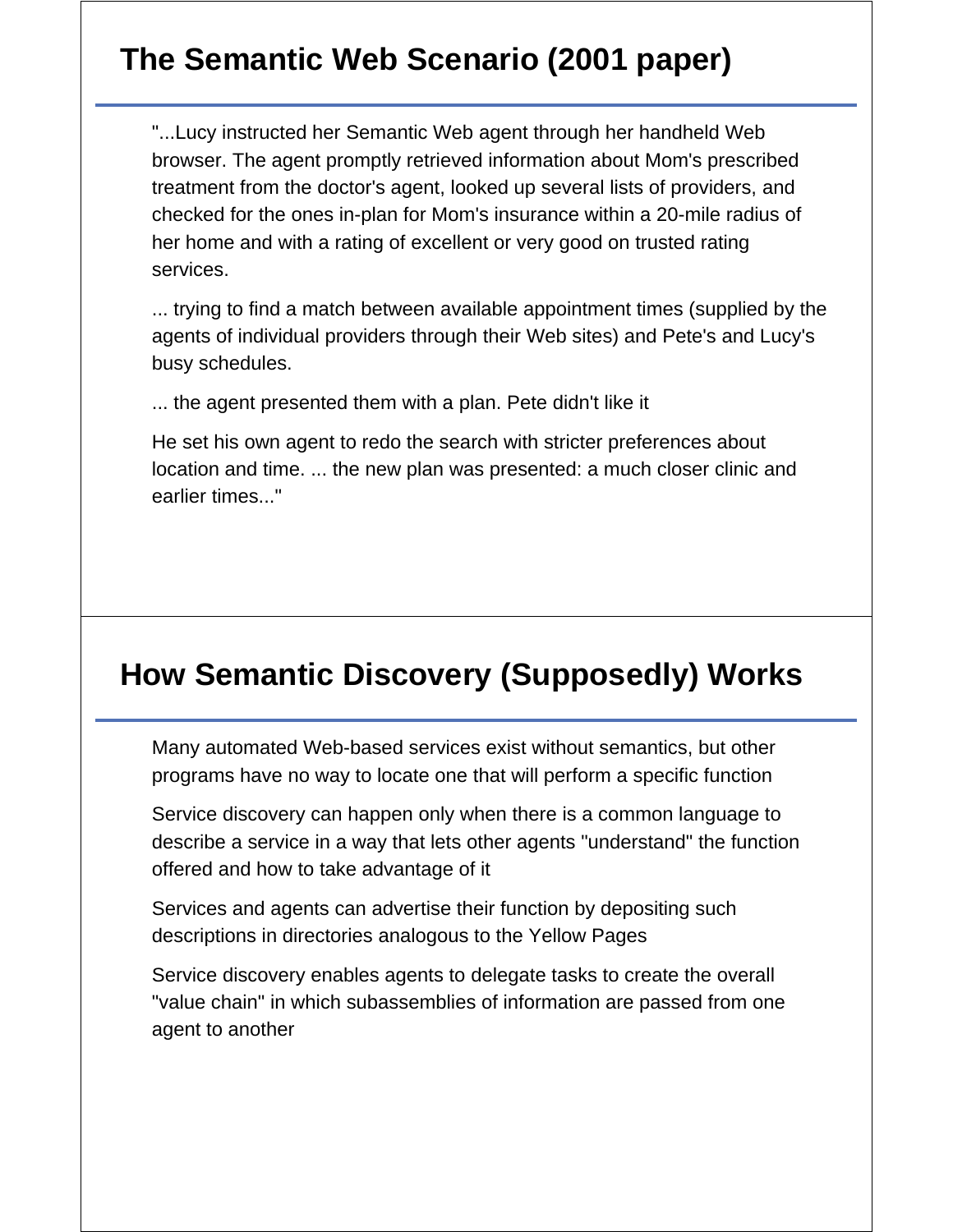# **Why Today's Web Isn't Semantic**

TBL invented the Web and HTML as a non-proprietary publishing format for the Internet

TBL made conscious decisions NOT to use full SGML (precursor to XML) and state of the art concepts of linking and hypermedia to make it easy to implement Web servers and create Web pages

Designing HTML to be conceptually simple and easy to implement rather than general and powerful led to its rapid adoption after invention of graphical browser in 1994

# **The Simplicity/Expressiveness Tradeoff - The Upside**

"Marking up" a document by surrounding bits of text with "pointy brackets" and tags whose name suggests a structural role or formatting is both conceptually and technically simple

<H1> "I'm a heading" <i> "Format me in italics"

Most people use HTML tags to create some desired presentation for the content, and "view source" in browsers makes it easy to "cut and paste" existing pages, substituting content in whatever tag "skeleton" that produces the desired look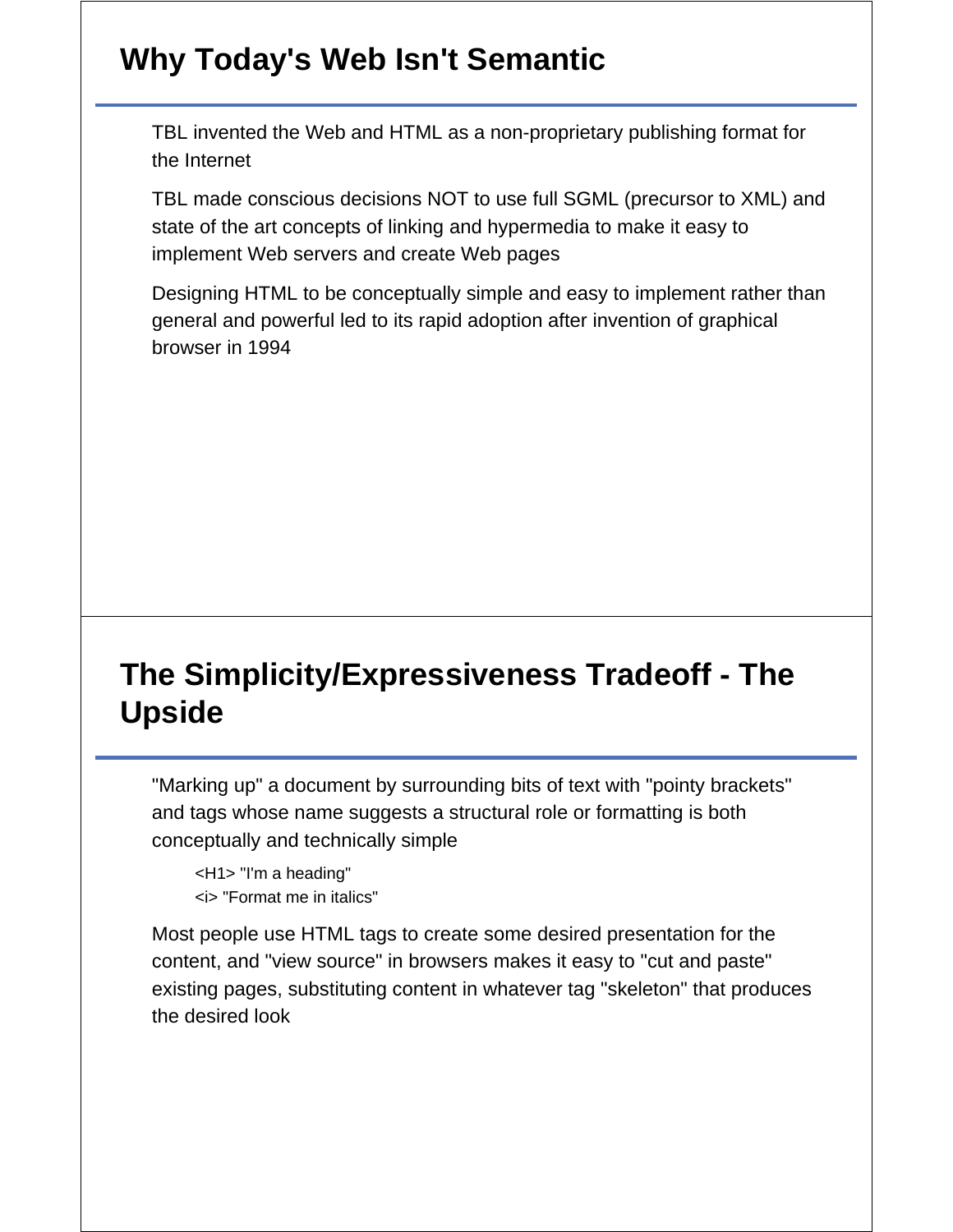## **The Simplicity/Expressiveness Tradeoff - The Downside**

The "markup means structure/format" approach works until people want to use the Web as a business platform and publish information that business applications can interpret as prices, quantities, part numbers, addresses, etc.

This changes the problem to be solved by the markup language from presentational formatting to semantic modeling, and HTML isn't designed for that

XML was invented in 1997 to enable richer, content-oriented markup, but millions of non-semantic HTML pages already existed and millions continue to be created

Some of this HTML is "smarter" than others - using <div>, <class>, and embedded "microformats" to create structures to which semantics can more easily be applied ... but not automatically

# **Getting to the Semantic Web**

"The Semantic Web is not a separate Web but an extension of the current one..."

"Adding logic to the Web - the means to use rules to make inferences, choose courses of action and answer questions - is the task before the Semantic Web community"

"A little semantics goes a long way"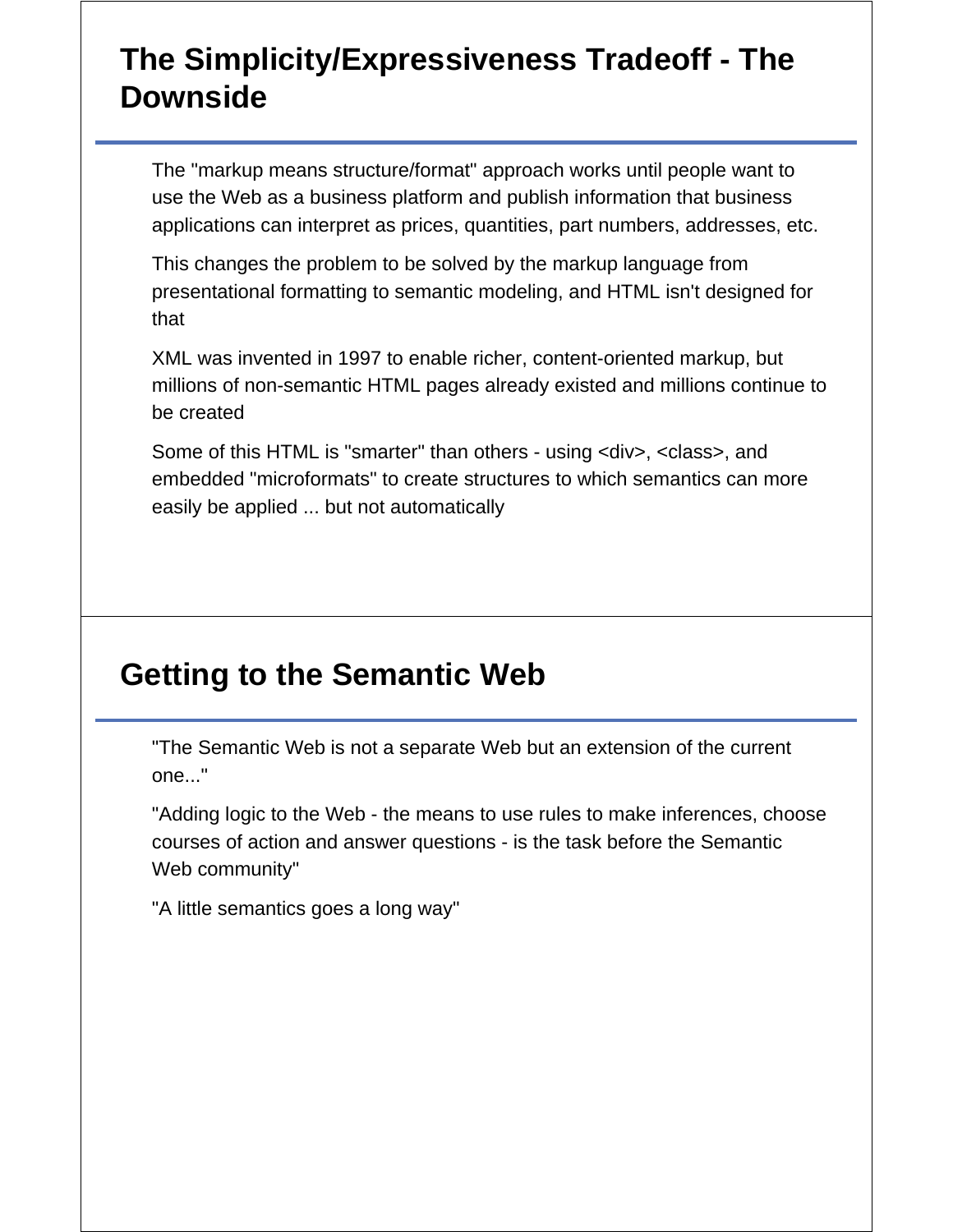#### **How does Today's Web become the Semantic Web?**

Convert existing Web page content to semantic markup

Annotate existing Web page content with semantic metadata

Create new web page content with semantic content and semantic metadata

Create new pages or resources that are designed from the outset to be "meta-pages" that facilitate semantic processing of all the other metadata

# **Semantic Markup Can Often Be "Re-applied"**

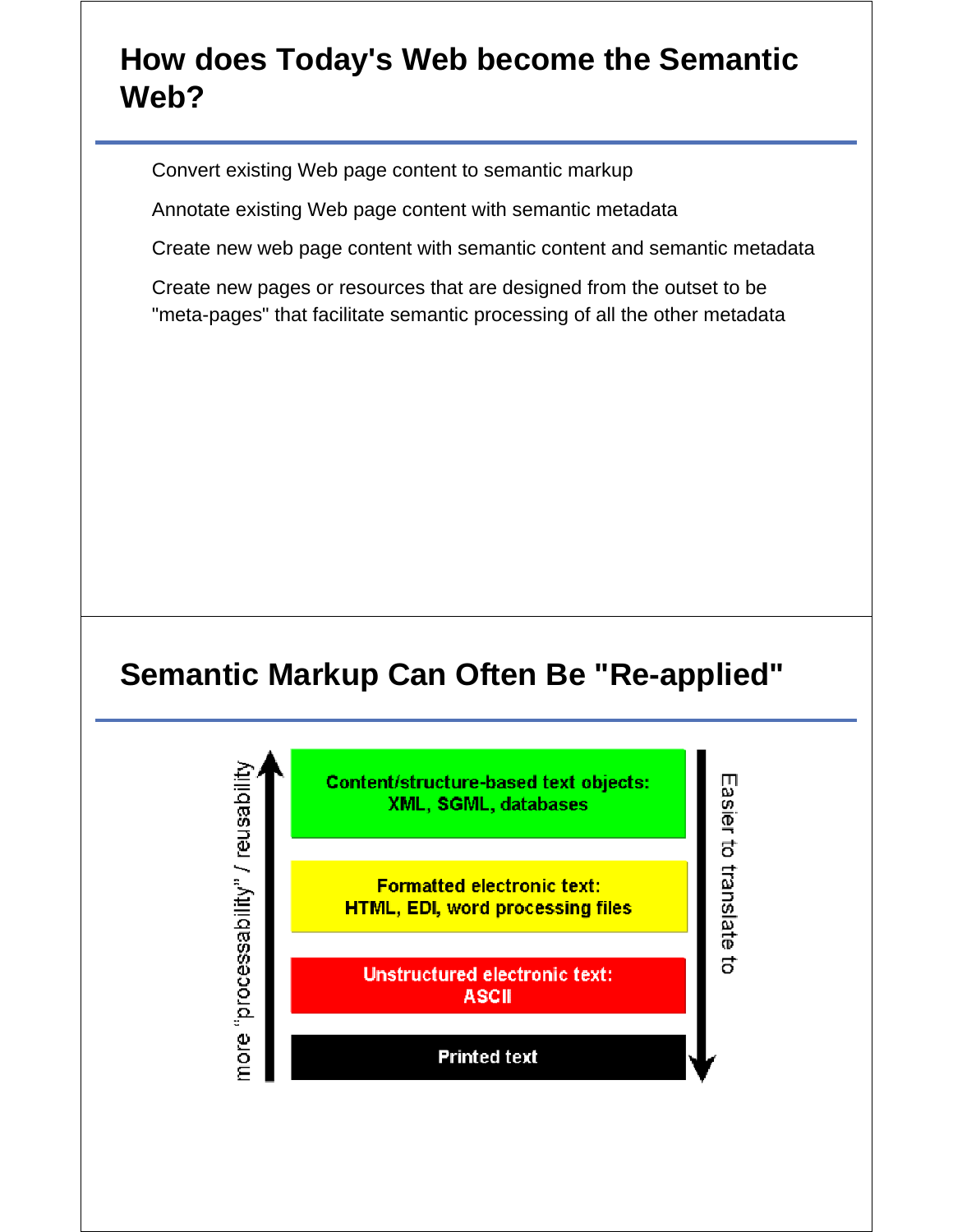#### **Semantic Markup Can Sometimes be "Extracted"**

October 14, 2002, 4:00 a.m. PT

For years, Microsoft Corporation CEO Bill Gates railed against the economic philosophy of open-source software with Orwellian fervor, denouncing its communal licensing as a "cancer" that stifled technological innovation.

Today, Microsoft claims to "love" the opensource concept, by which software code is made public to encourage improvement and development by outside programmers. Gates himself says Microsoft will gladly disclose its crown jewels--the coveted code behind the Windows operating system--to select customers.

"We can be open source. We love the concept of shared source," said Bill Veghte, a Microsoft VP. "That's a super-important shift for us in terms of code access."

Richard Stallman, founder of the Free Software Foundation, countered saying... **Microsoft Corporation CEO Bill Gates Microsoft Gates Microsoft Bill Veghte Microsoft VP Richard Stallman** founder **Free Software Foundation** 

#### **Extracted Descriptions**

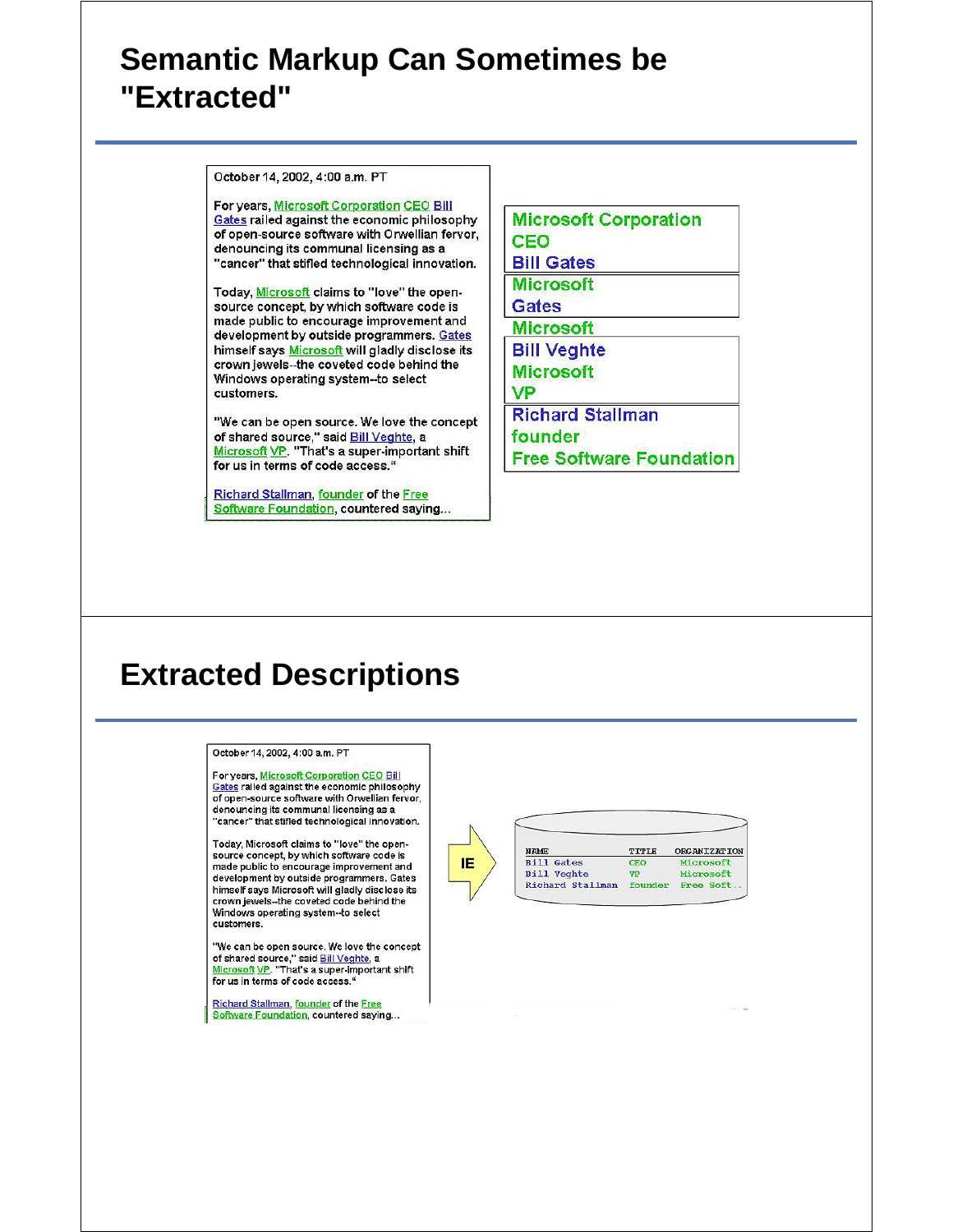# **Semantic Annotation**

"Annotation" generally means "semantics applied to a document or information resource by a person" -- rather than by NLP

Someone other than the author can sometimes figure out the author's intent and context if:

- they both belong to the same narrow organization, "community of interest" or "social network"
- there are "extraction," "summarization," and other text processing tools that can help them

But being able to apply useful semantic annotation to an arbitrary information resource is more than we expect professional "cataloguers" to do!

# **Semantic Authoring**

But even when an author is creating his own semantically-encoded content or annotation ...

How are semantic descriptors chosen?

What do those descriptors mean?

Can others trust what the author does?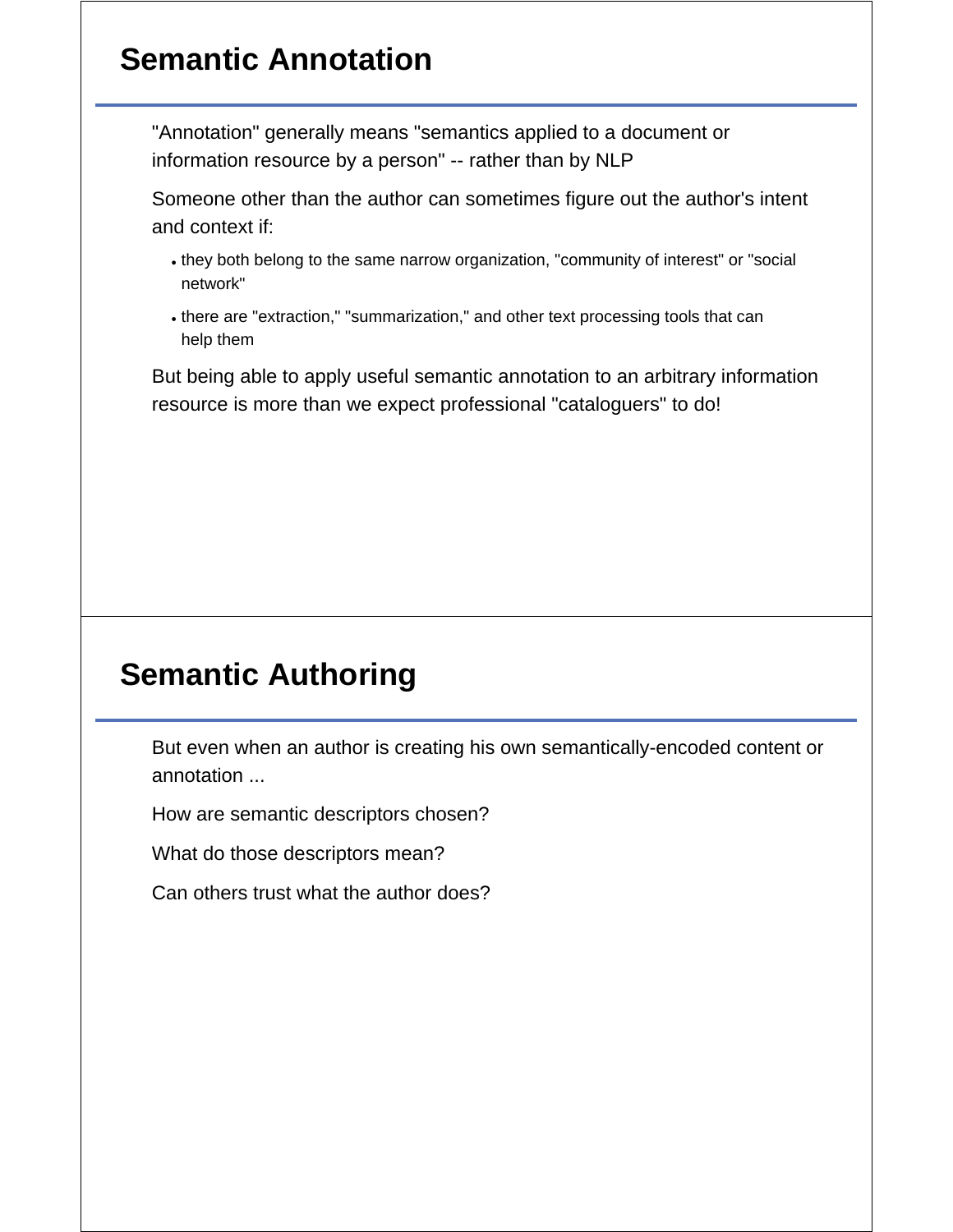#### **Semantic Authoring: The 2001 Vision**

"The clinic's web page will have more than just keywords; it will have computer-processable information about when specific doctors take appointments"

"These semantics were encoded into the Web page when the clinic's office manager (who never took Comp Sci 101) massaged it into shape using off-the-shelf software for writing Semantic Web pages along with resources listed on the Physical Therapy Association's site"

#### **Semantic Authoring: The 2007 Vision**

# Everything pink - Chrissies blog

Archive June 2007 May 2007 April 2007

March 2007 About me

RSS-Feed

Blogroll nutkidz nakit-arts Blog of the rings Matrix Reblogged

Links Gloria Cinema Ecoshop Legolas fanzine

#### Pirates of the Caribbean 3 June 21st, 2007

I just went with Till into the last part of the Pirates of the Caribbean, where our heroes (the adoringly cute Orlando Bloom and Keira Knightly reprise their roles) go to the end of the world to safe the one and only Captain Jack Sparrow (Johnny Depp! xOxOx!) from the claws of the Kraken. And guess what - Jack Sparrows daddy has a special appearance, played by old Rolling Stone Keith Richards! Weeeeha!

Best movie of the year, until know, without a question! Tons of fun, and colorful action.

no comments vet - post vour comment - backtrack



Director George Verbinski<br>Running time 126 minutes Starring Johnny Depp, Keira<br>Knightley, Bill Nighy, Orlando<br>Bloom, Geoffrey Rush<br>Info from Wikipedia

See Pirates of the Caribbean 3 our Final State Canadian In the Glana:<br>Today 16:00, 18:30, 21:00<br>Tomorrow 16:00, 18:30, 21:00<br>Reserve tickets now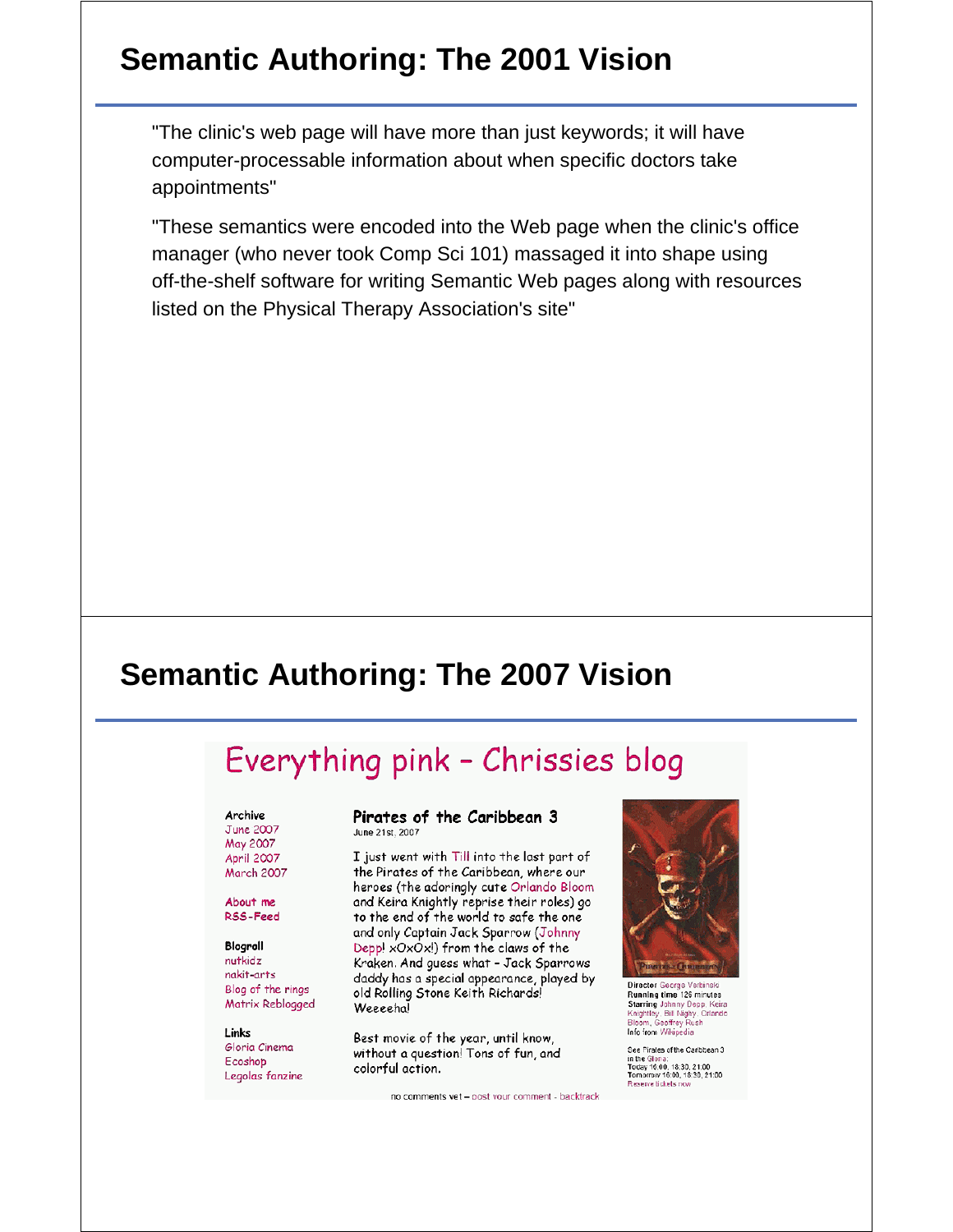# **Semantic Authoring: Today's Reality**

"Many current semantic web tools still require expertise in semantic technologies and web standards... which can repel web developers"

"Or, they burden people cognitively with their own internal semantic models and ontologies"

Dapper: Semantify Your Site

http://blogs.ischool.berkeley.edu/i202f08/2008/10/01/123/ (Thanks to Nat Wharton)

http://blogs.ischool.berkeley.edu/i202f08/2008/10/01/semantic-apps-and-rdf/ (Thanks to Ben Cohen)

#### **Altova "Semantic Works" Tool**

| <b>B</b> Altova SemanticWorks - [Untitled1]    |                                                                                                                                                                                                                                                                                                                                                                                                                                                                                                                                              | $ \Box$ $\times$                                                                               |
|------------------------------------------------|----------------------------------------------------------------------------------------------------------------------------------------------------------------------------------------------------------------------------------------------------------------------------------------------------------------------------------------------------------------------------------------------------------------------------------------------------------------------------------------------------------------------------------------------|------------------------------------------------------------------------------------------------|
| : man Eile Edit View RDF/OWL Tools Window Help |                                                                                                                                                                                                                                                                                                                                                                                                                                                                                                                                              | - 8 ×                                                                                          |
|                                                | ┊Dӫ⊌¦⊜│∽∾│∦฿®¦₩°⊪;҂ <mark>Ω</mark> │RDF                                                                                                                                                                                                                                                                                                                                                                                                                                                                                                      | $-331$                                                                                         |
|                                                | $\textcircled{1}\textcircled{2}\ \bowtie\ \textcircled{3}\ \bowtie\ \textcircled{4}\ \bowtie\ \textcircled{4}\ \bowtie\ \textcircled{5}\ \bowtie\ \textcircled{8}\ \bowtie\ \textcircled{1}\ \bowtie\ \textcircled{1}\ \bowtie\ \textcircled{1}\ \bowtie\ \textcircled{1}\ \bowtie\ \textcircled{4}\ \bowtie\ \textcircled{5}\ \bowtie\ \textcircled{6}\ \bowtie\ \textcircled{7}\ \bowtie\ \textcircled{8}\ \bowtie\ \textcircled{9}\ \bowtie\ \textcircled{9}\ \bowtie\ \textcircled{1}\ \bowtie\ \textcircled{1}\ \bowtie\ \textcircled{$ |                                                                                                |
| xml version="1.0" encoding="UTF-8"?            | <rdf:rdf xmlns:owl="http://www.w3.org/2002/07/ow#" xmlns:rdf="&lt;br&gt;http://www.w3.org/1999/02/22-rdf-syntax-ns#" xmlns:rdfs="http://www.w3.org/2000/01/rdf-schema#"></rdf:rdf>                                                                                                                                                                                                                                                                                                                                                           |                                                                                                |
| RDF/OWL<br>Text<br><b>om</b> Untitled 1        |                                                                                                                                                                                                                                                                                                                                                                                                                                                                                                                                              | $\left\langle \right $                                                                         |
| Overview                                       | Errors<br>$\mathbf{v} \times$                                                                                                                                                                                                                                                                                                                                                                                                                                                                                                                | $\star$ $\times$                                                                               |
|                                                | <u>V VA BDG A SK</u><br>This ontology is well-formed.                                                                                                                                                                                                                                                                                                                                                                                                                                                                                        |                                                                                                |
|                                                |                                                                                                                                                                                                                                                                                                                                                                                                                                                                                                                                              | SemanticWorks v2008 rel. 2 sp2 Registered to Bob Glushko (University of Californi CAP NUM SCRL |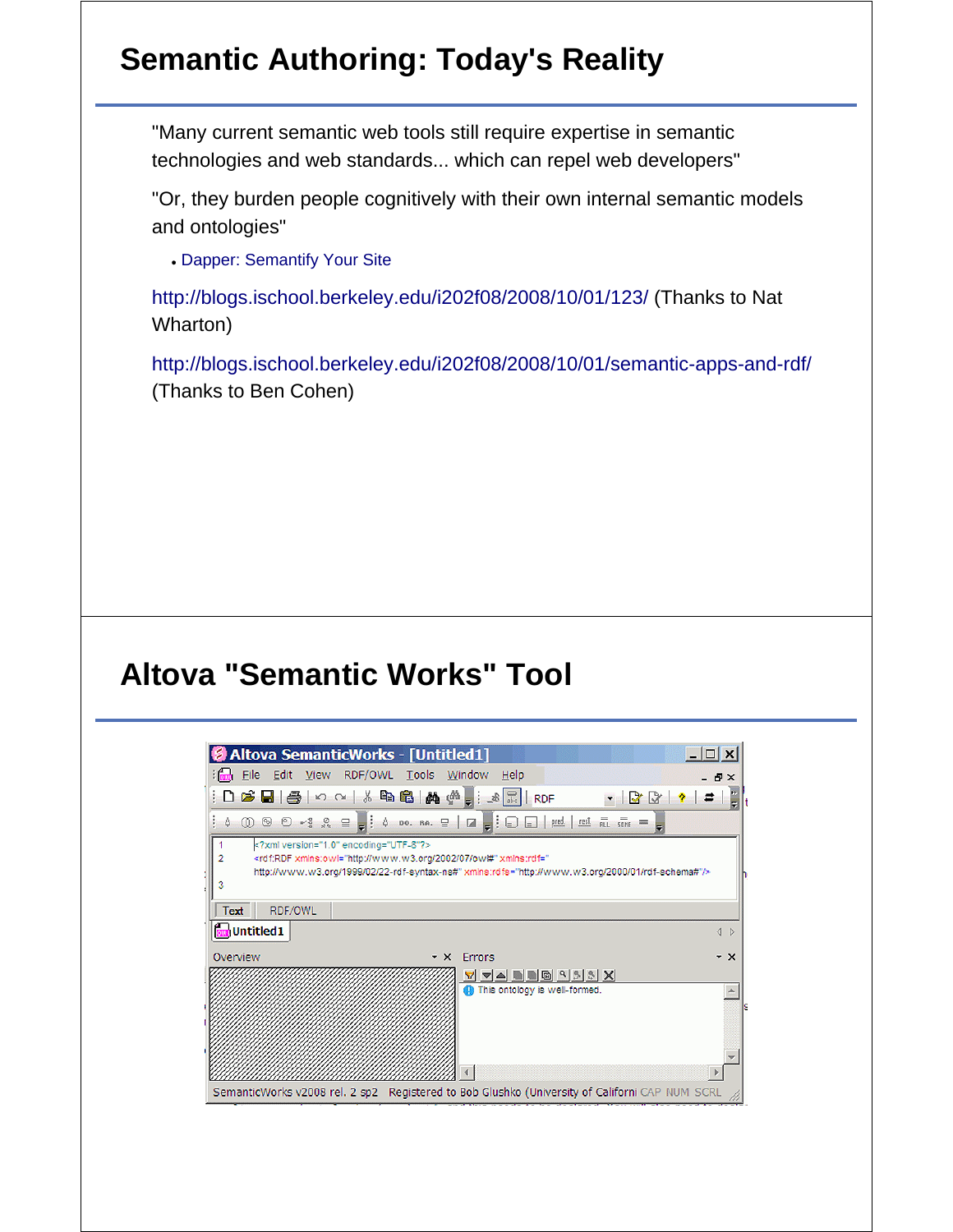# **How the Semantic Web Creates Meaning**

"URIs ensure that concepts are not just words in a document but are tied to a unique definition that everyone can find on the Web"

- "But two databases may use different identifiers for what is in fact the same concept...
- "The program must have a way to discover such common meanings"

Ontology pages on the Web solve terminology (and other) problems by providing equivalence relations

Often two groups independently develop very similar concepts, and describing the relation between them brings great benefits

#### **Technologies for the Semantic Web**

XML

RDF

OWL and other ontology languages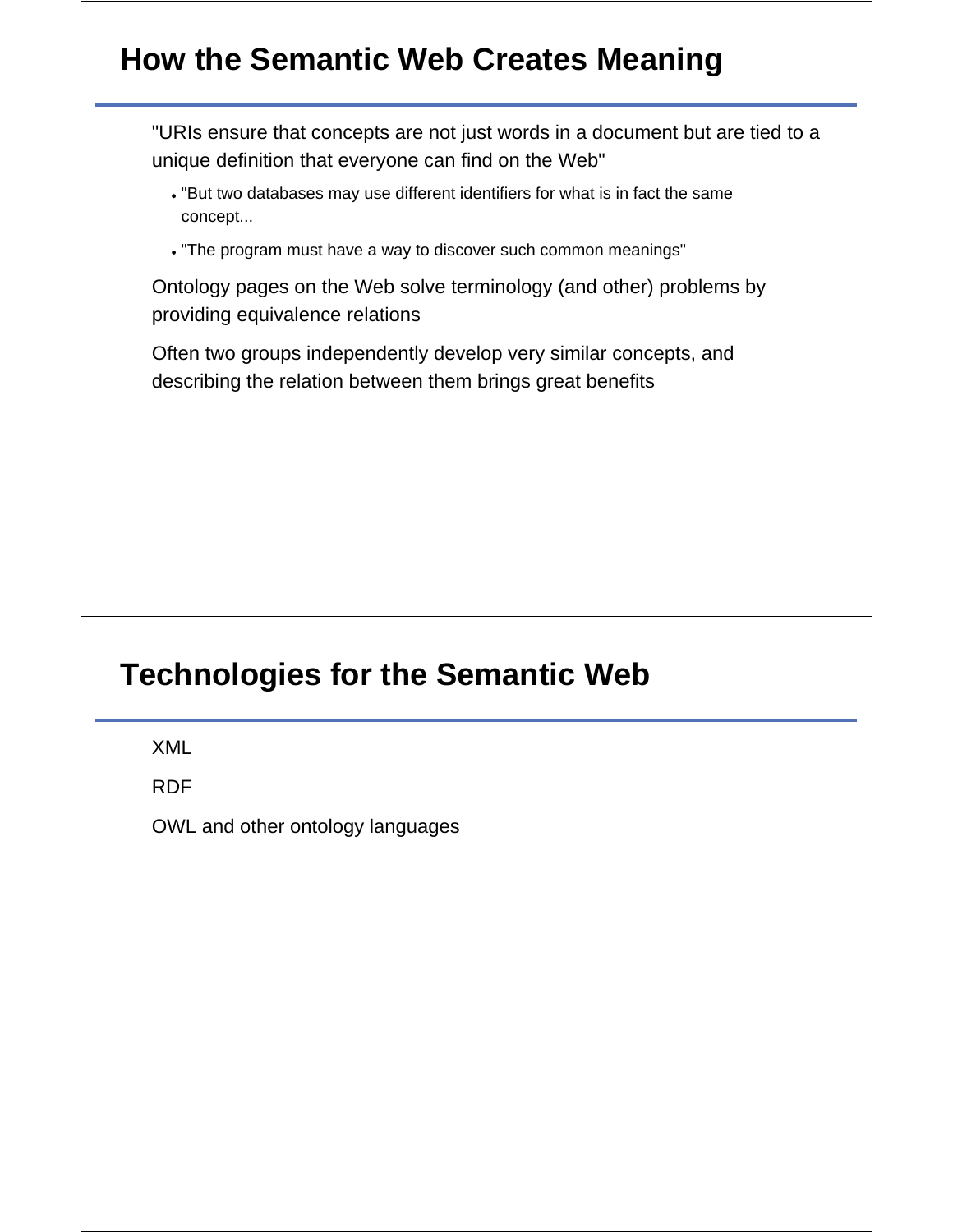# **Why XML Alone Isn't Sufficient**

You can use XML to create a content-oriented vocabulary rather than the presentation-oriented one in HTML

XML schemas allow you to specify structural, occurrence, and datatyping constraints for instances that must conform to them

You can use XML namespaces to reuse XML constructs across a set of related document types

But the semantics associated with XML constructs are NOT explicitly represented in the instance or the schema

(Element and attribute names, container structures, etc. can suggest semantics to people, but not in a way that is "computable")

# **RDF: Resource Description Format**

RDF is a graph-based model for describing Internet resources and how they relate to each other

RDF can be used to encode metadata, the usual sort of information about an information resource, like its title, author, creation date, etc.

But it can be used to represent information about anything that can be identified on the Web, not just published or retrieved on it

This broader idea about "Web resource" makes it a general mechanism for organizing and integrating information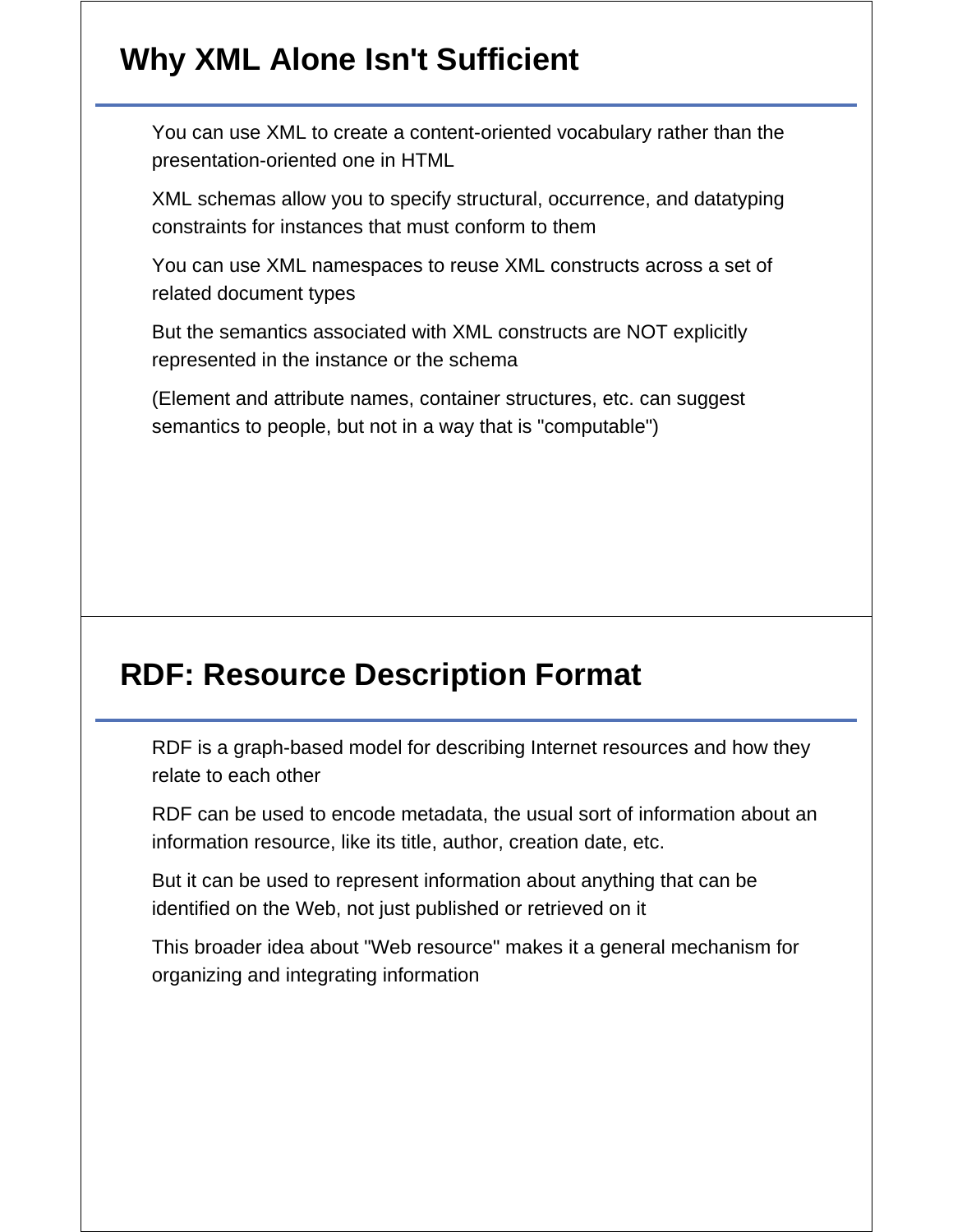# **RDF Data Model -- The Conceptual View**

A general way to represent information about something is in three parts:

- The thing (or resource) being described
- The specific property of the thing
- The value of the property

The data model is usually stated as Statement -> (Subject, Predicate, Object) but there are many other ways to say it; don't get confused by the synonyms

Statement (Student, attends, University)

#### **RDF Vocabulary Synonyms**

| <b>COMMON TERM</b>  | SYNONYMS                   |
|---------------------|----------------------------|
| Resource            | Subject, object            |
| Resource identifier | Name, (resource) URI,      |
|                     | URL, label, ID, identifier |
| Properties          | Attributes                 |
| Statement           | Triple, tuple, binding,    |
|                     | assertion                  |
| Subject             | Source, resource, node,    |
|                     | root                       |
| Predicate           | Arc, (statement) URI,      |
|                     | property, atom             |
| Object              | Value, resource, node,     |
|                     | litera1                    |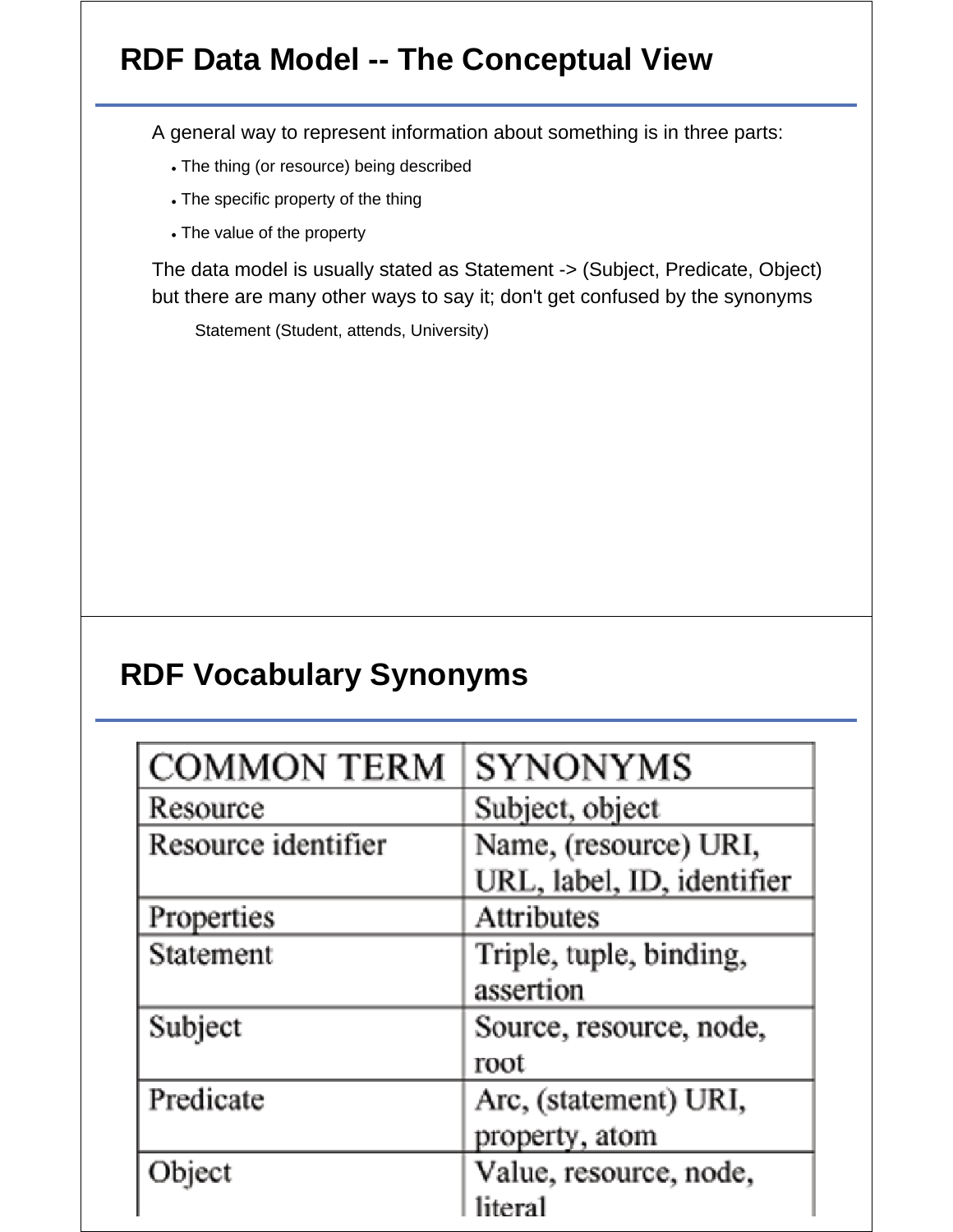# **Linking Statements to Create a Graph** When the subject of one statement is the object of another, the statements are conceptually linked **Statement (Student, attends, University) Statement (University, contains, Department) Statement (Department, offers, Class)** Collections or sets of linked statements form a directed, labeled graph **Conceptual Model as Graph**University contains Student Class Department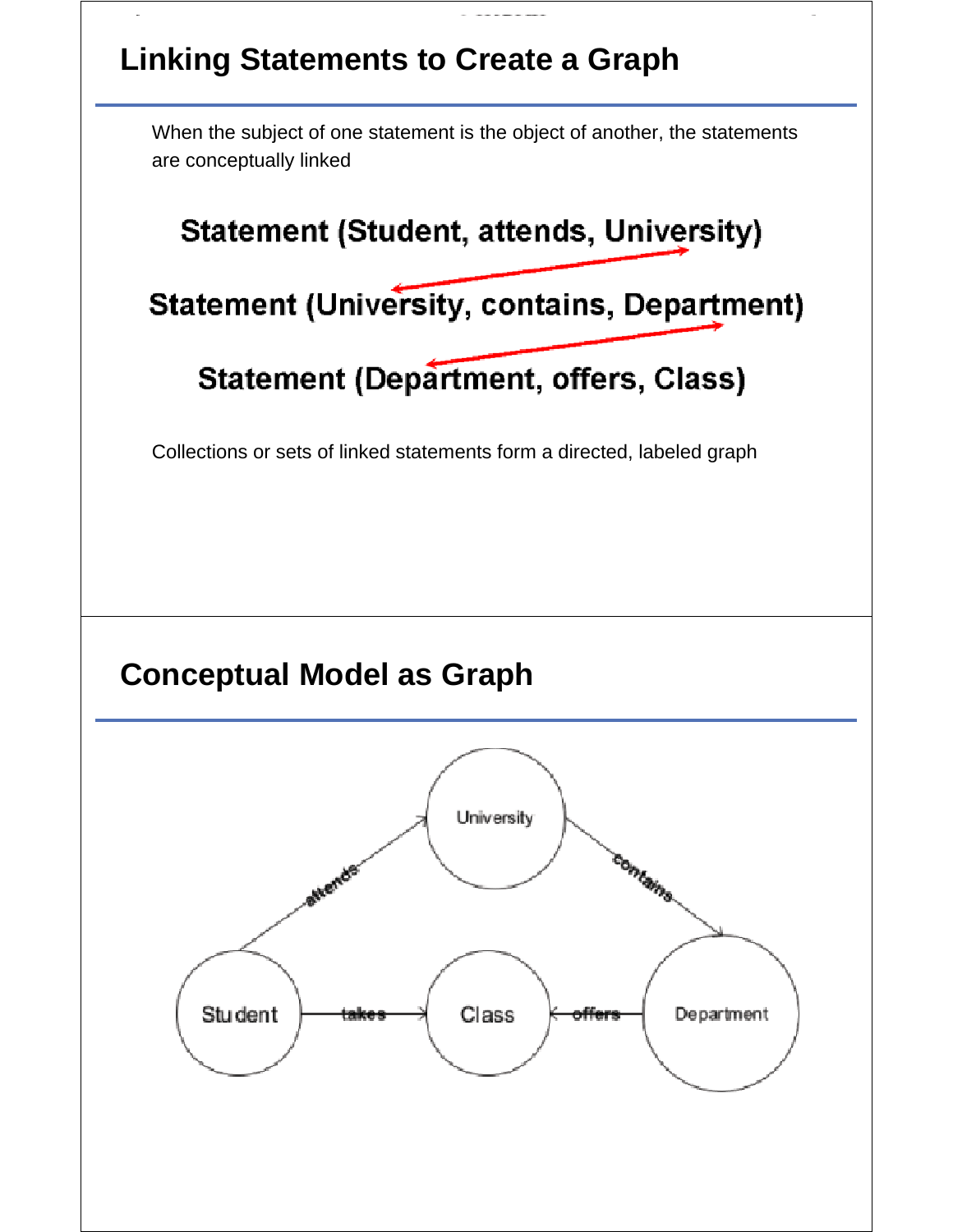# **A Graph Instance of the Model**



#### **Instance as Set of Statements**

John Doe attends UC Berkeley

John Doe takes 290-8

Jane Smith attends UC Berkeley

Jane Smith takes 290-8

Jane Smith takes 290-4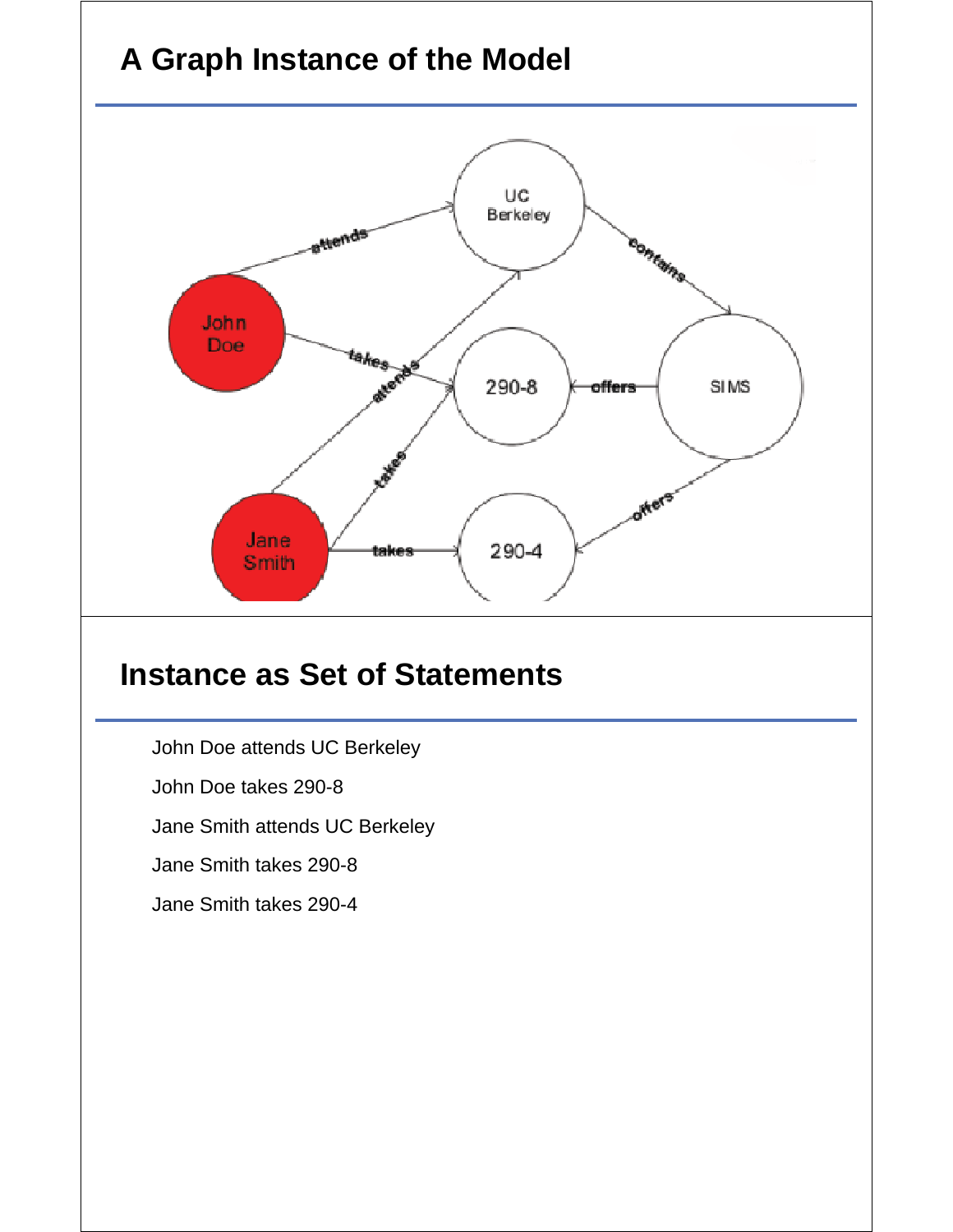### **Some Inferences about the Instances?**

John Doe takes classes at SIMS

290-4 is offered by UC Berkeley

Jane Smith is a classmate of John Doe

# **RDF Syntax -- Simplified Implementation View**

<Description> describes a resource

Attributes or elements contained in <Description> are properties of the resource

Their content is the value of the property

```
<Description about="some.uri/person/JohnDoe">
   <attends resource="some.uri/institution/UCBerkeley">
   </attends>
</Description>
```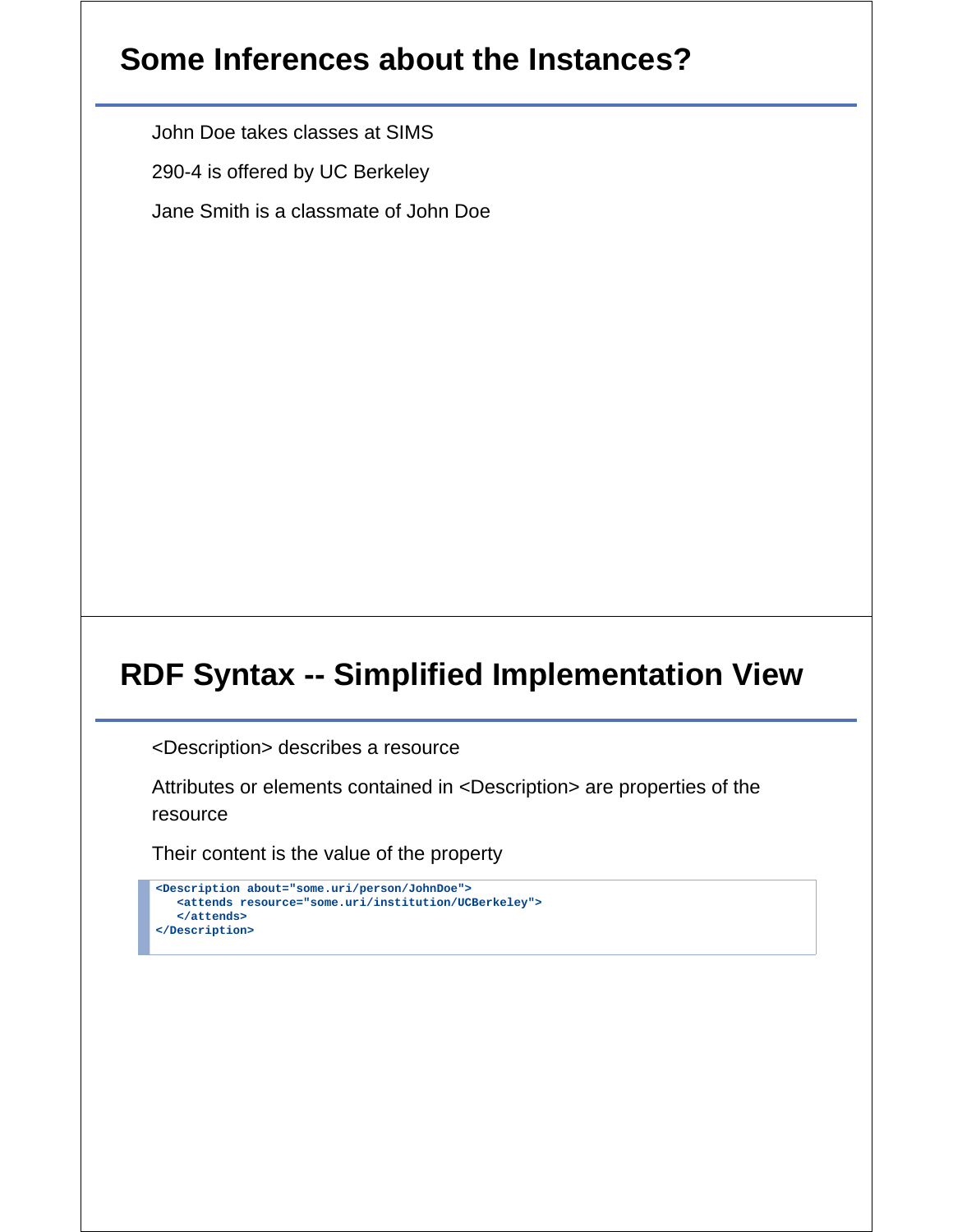#### **RDF Syntax -- More Realistic Implementation View**

If anyone can define or own the subjects, predicates, and objects there must be a way to tell them apart

So we need to declare some namespaces

We can create standalone RDF documents into which we incorporate statements using our own vocabulary

Or we can embed RDF statements into the XML content of a web page, which would be encoded in some other vocabulary with a different namespace

```
<rdf:RDF
    xmlns:rdf="http://www.w3.org/TR/rdf-syntax-grammar"
    xmlns:info202="BobBerkeley/info202/examples">
    <rdf:Description about="some.uri/person/JohnDoe">
       <info202:attends resource="some.uri/institution/UCBerkeley">
       </info202:attends>
   </rdf:Description>
</rdf:RDF>
```
#### **But We Still Need Ontologies**

Suppose we have RDF statements:

- (Bob Glushko, teaches, INFO202)
- (Information System & Service Design, is-taught-by, Dr. Robert J. Glushko)

No RDF processor can link these into a graph and make the inference that both classes are taught by the same person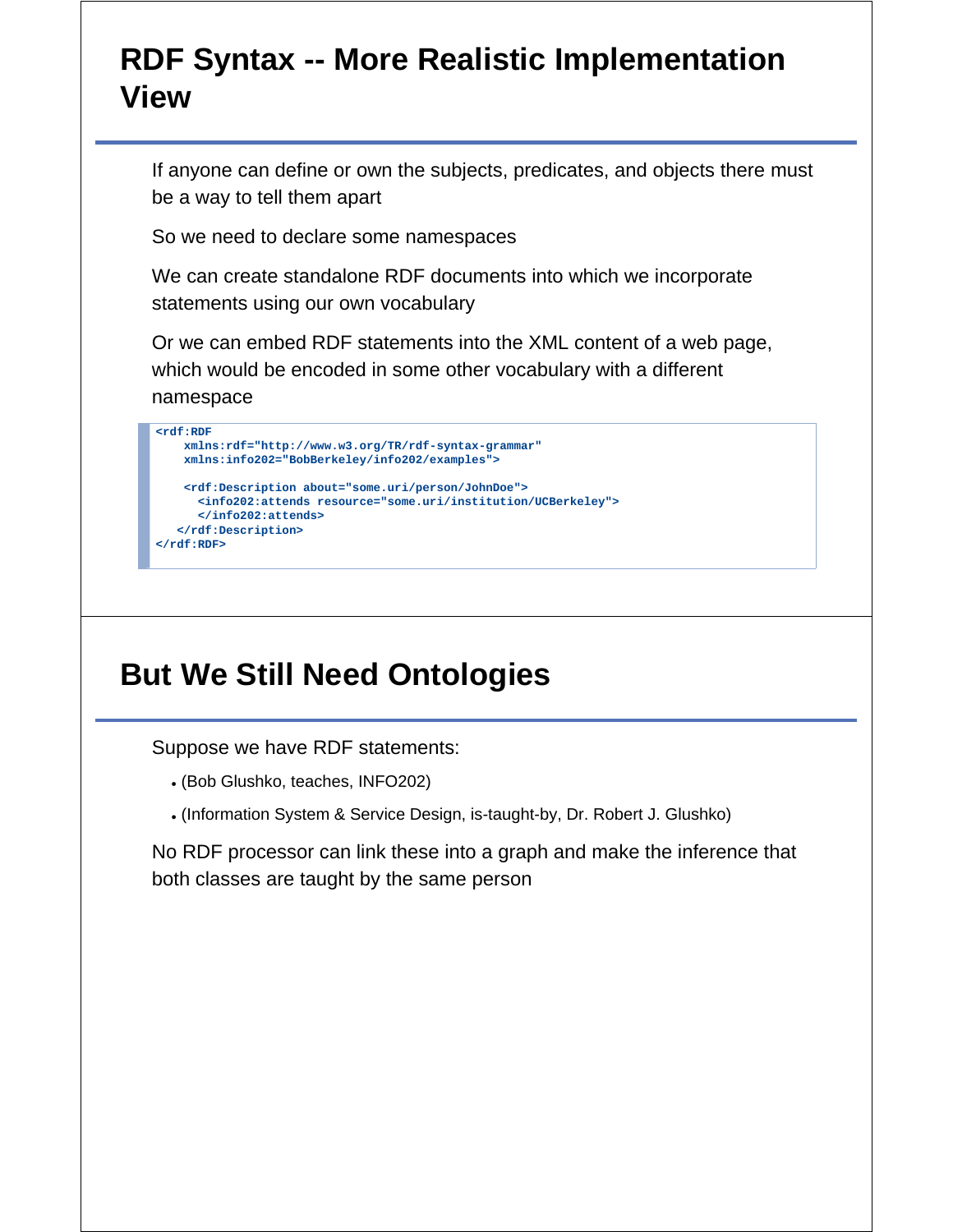# **Ontology in the Semantic Web**

If an ontology defined:

- "Bob Glushko" and "Dr. Robert J. Glushko" to be the same person
- "teaches" and "is-taught-by" to be inverse relationships

Then a processor could make some inferences

# **OWL**

OWL is an XML vocabulary for describing properties and classes in rigorous ways that include relations between classes (e.g. disjointness), cardinality (e.g. "exactly one"), equality, richer typing of properties, characteristics of properties (e.g. symmetry), and enumerated classes.

```
<owl:Class rdf:ID="Wine"> 
  <rdfs:subClassOf rdf:resource="&food;PotableLiquid"/> 
  <rdfs:label xml:lang="en">wine</rdfs:label> 
  <rdfs:label xml:lang="fr">vin</rdfs:label> 
   ... 
</owl:Class> 
<owl:ObjectProperty rdf:ID="madeFromGrape"> 
  <rdfs:domain rdf:resource="#Wine"/>
  <rdfs:range rdf:resource="#WineGrape"/> 
</owl:ObjectProperty>
```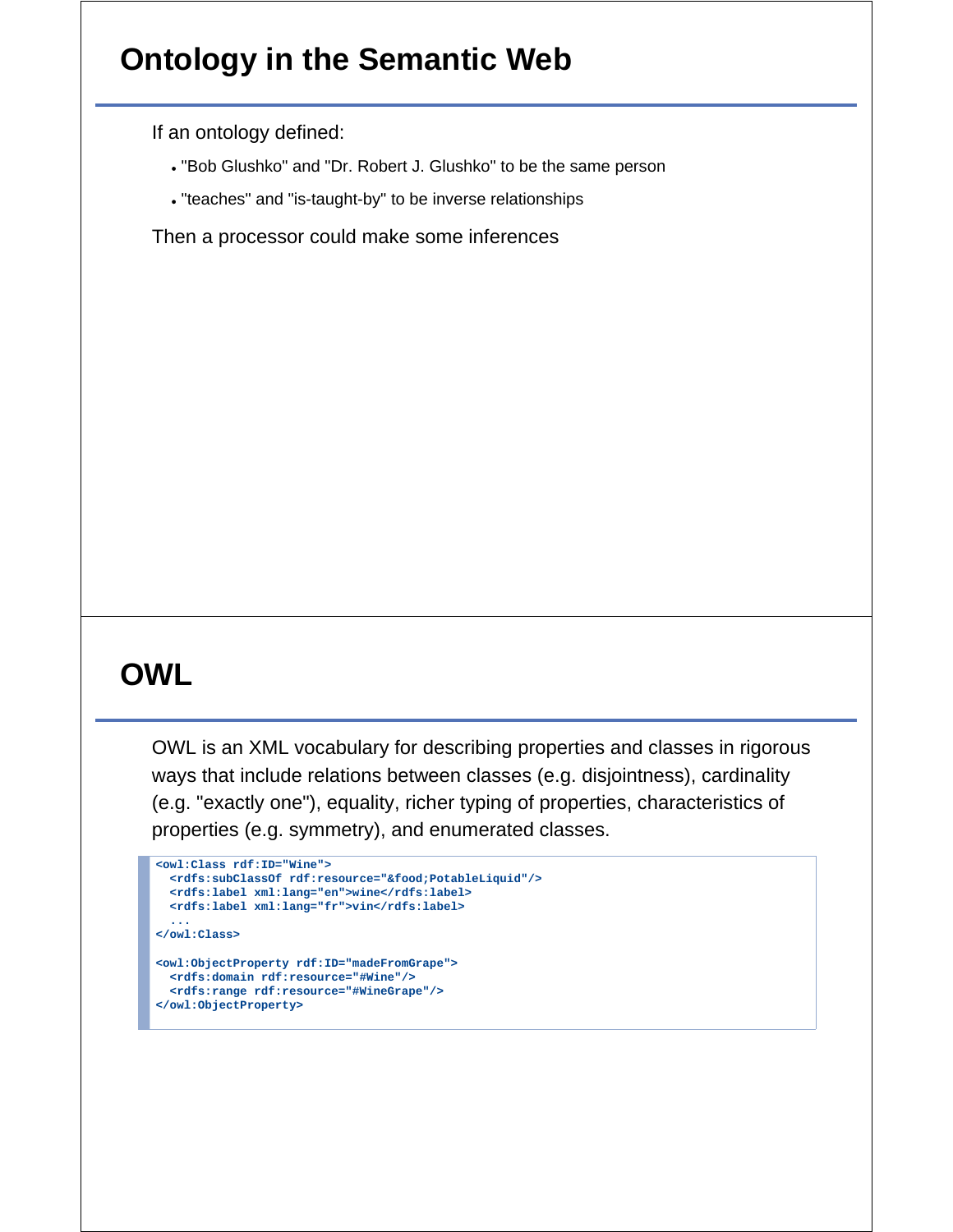#### **Questions at the Heart of the Semantic Web Vision**

If resolving semantic ambiguity requires an authority, but anyone can make assertions, how do we know who the authorities are?

Is "defining a new URI somewhere on the Web" the same as "defining a new concept"

You've all developed vocabularies and metamodels... are these things that the ordinary web user can do in a useful and consistent manner?

Have improvements in Web search made a lot of this moot? Has the Web already been "tamed" by Google?

#### **Semantically-Aware Systems**

Regardless of the feasibility or likelihood of TBL's Semantic Web vision, it is undeniable that information-intensive systems must become more semantically-aware

Three kinds of technologies are being developed:

- Ontology editors and mapping tools (Design Time)
- . Inference engines that operate on ontologies (Run Time)
- Semantic brokers that operate on messages (Run Time)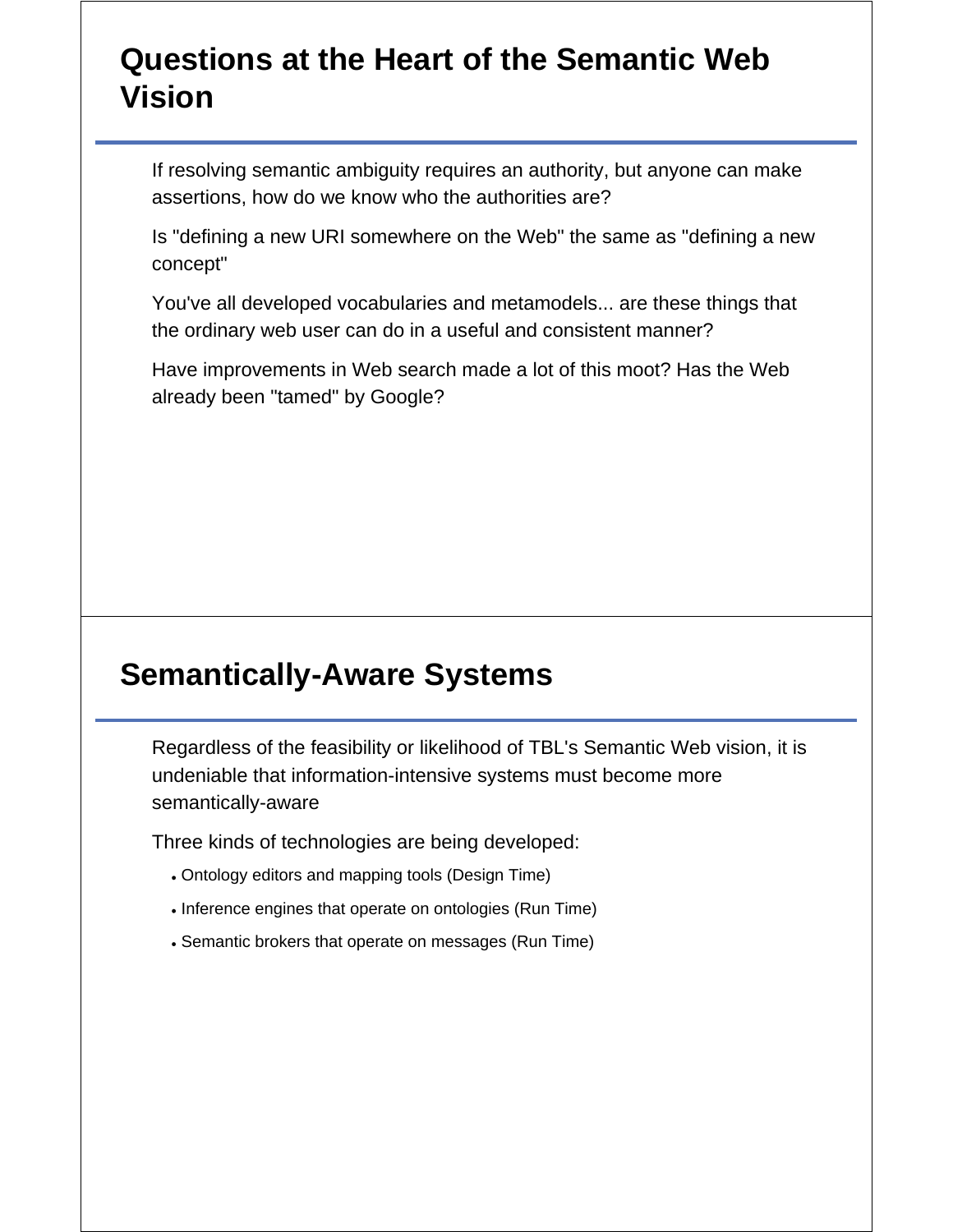# **Ontology for Semantic Harmonization of Product Catalogs**